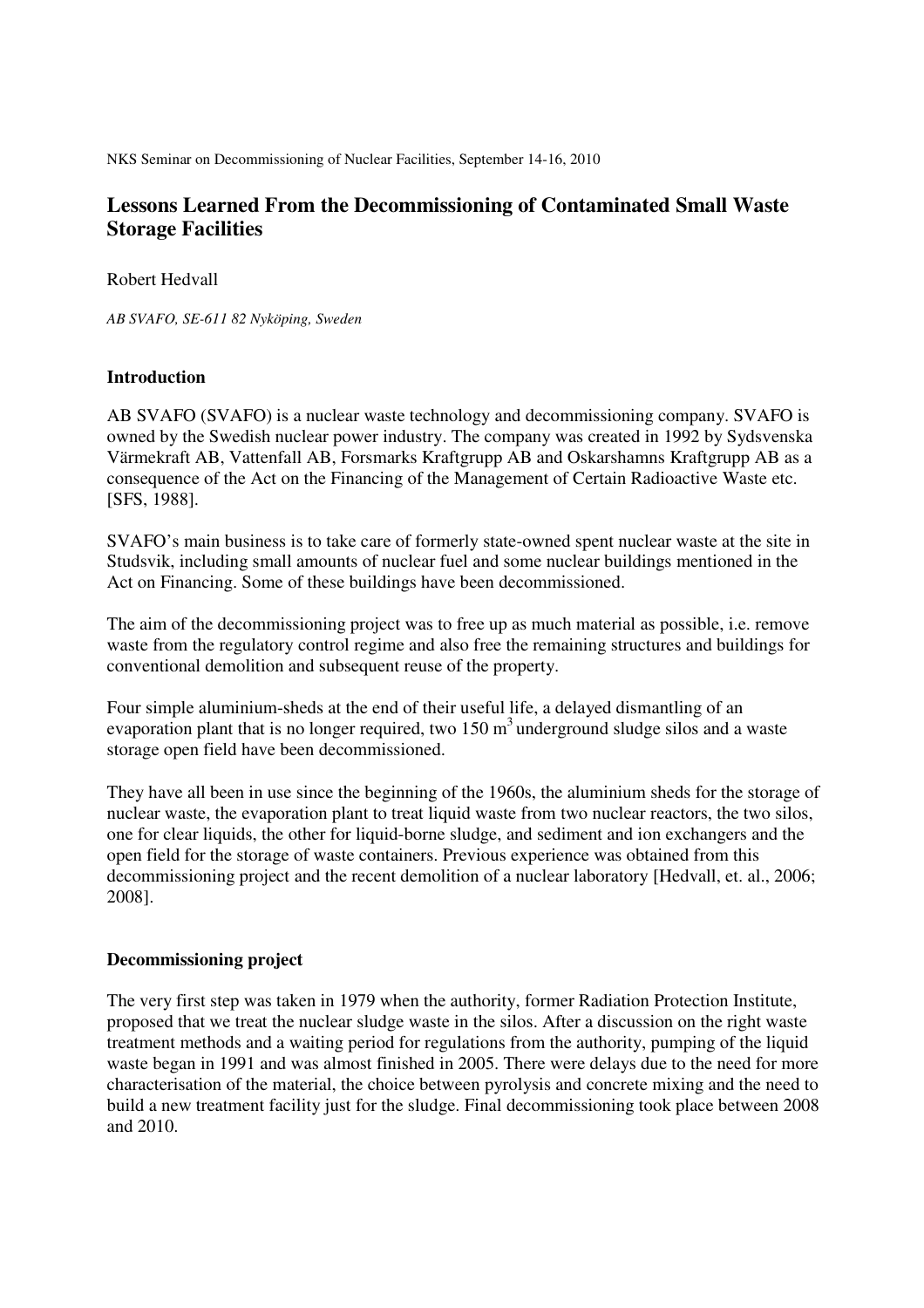Nuclear waste stored in the aluminium sheds and at the open field began to be removed in 1995. The preparation for decommissioning commenced in 1999 and also included evaporation plant. Some characterisation was performed in 2003. For the open field, a final soil characterisation was done in 2006 and an application for free release is scheduled to be filed in 2010. The aluminium sheds were decommissioned and broken down into small pieces in 2007-08. The evaporation plant was decommissioned in 2008 and an application for free release and a conventional demolition was filed in late 2009.

Metals to be melted down at Studsvik for a probable release for subsequent reuse and recycling were placed in eight standard containers. Most of this was aluminium from the aluminium sheds. Fewer than 100 200-liter drums mainly containing soil and asphalt will later be separated into low level waste and/or waste for a municipal dump. Approximately 800 drums of concrete removed from the silos will be divided into waste bound for a land dump in the near future and waste bound for a later final repository. Small amounts of asbestos materials were taken care of according to standard methods for non-radiological hazardous materials.

### **Conclusions and lessons learned**

A number of conclusions can be drawn from this project and prior experiences from our other projects.

For small projects, form a group of expert personnel with clear responsibilities who have worked together before for an entire project. For a project larger than this, a project management assistant would make follow-up more efficient. Experts in instrumentation and statistics are also important. Knowledge of practical decision-making is an important factor that would make the project more efficient in terms of time. Interviews and historical facts are important when choosing which nuclides are of the most interest for measurement (but be critical). At least one foreman is needed or, if it is a large group, one manager for the radiation protection staff and one for the decontamination staff. Do not forget about the working environment. The longer the project lasts, the better the personal relaxation area must be.

Obtain all permits and identify requirements well in advance.

There has to be a detailed waste plan from the beginning, including all sorts of waste (liquid, wood, lead, asbestos, wire, glass, metals and so on). Use a database to maintain the plan. Place the waste immediately outside the building at designed locations and keep it in locked storage (maybe containers). Calculate and order bins and containers for waste storage well in advance. Stay informed of the updated amount of waste. There must be written instructions for logistics.

Before a decommissioning project begins, review the history of the building to identify events that are important to be aware of. What was the building used for? Were there any incidents? Any rebuilding periods?

Be sure you have all drawings and blue prints you may need in the beginning. Keep them and other documents, including a diary, in a document management system.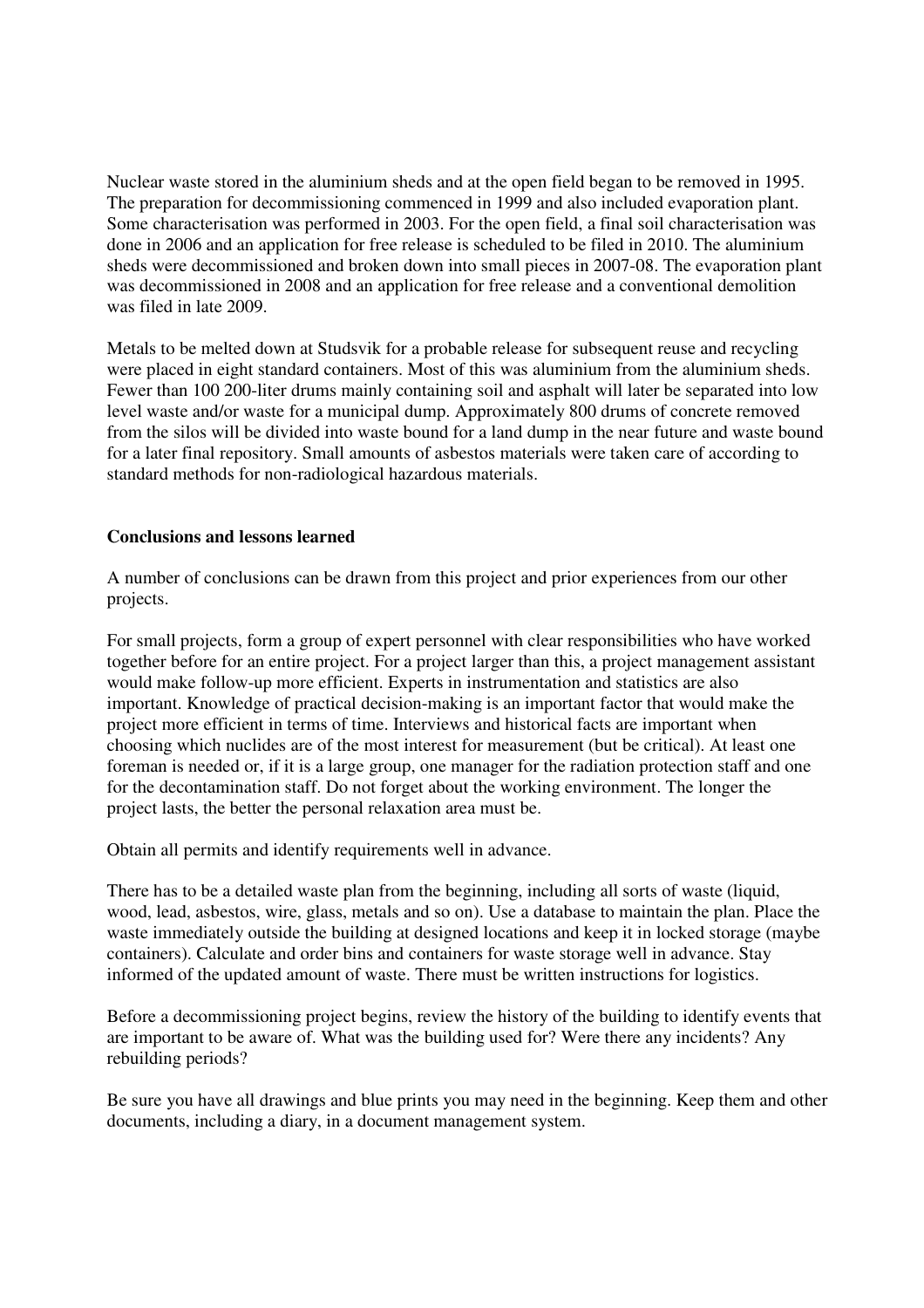Check all individual radiation exposures before the project starts and do whole body measurements both before and after the project. Urine samples should be taken if alpha contamination is a risk.

Take unwanted and "not what you expected" situations into account in the time schedule.

Be aware of contaminations and radiation sources outside the actual area. They might have to be removed, not to disturbe further measurements.

Be aware that some precautions must be taken and other procedures prepared to prevent unplanned damage due to the demolition work, i.e. leaking due to cracks in walls or roofing, inward water seepage due to frozen tubes and so on.

There are always construction design changes due to bad planning. With better planning you do not have to reconstruct.

A project under way for an extensive period of time usually experiences condition changes which will make things more expensive and the project even longer. Also, conditions like authority regulations may change over time. Project managers may come and go, and a document management system will be important to keep track of all documentation.

Devote considerable effort in the beginning of the project when characterisation is done so all radioactive and nonradioactive elements in different places are analysed [Ekenborg et al, 2006]. Do not forget to analyse contamination in the soil under and around the building.

Hold frequent briefings with the personnel for better understanding of the ALARA concept (as low as reasonably achievable) and safety mindedness.

Order the equipment you need in time. Having good quality equipment from the beginning is important, including some spare parts in some cases. Be sure to have appropriate surfaces close to, but not inside the building that will be decommissioned, to keep the things in order. Spare parts and maintenance for some equipment should be regulated by agreements with dealers. Analyse what instrumentation you need and calibrate it in advance.

The number of project reports is proportional to shortcomings of the licensee in terms of a holistic perspective to the handling of waste and of the authorities in terms of rapid decisionmaking regarding decommissioning and waste management.

Establish an updated plan for the last few weeks of work to motivate the team. Place this plan in a location very visible to the staff and update it daily.

#### **References**

Ekenborg, F. & Chyssler, J. (2006). Characterisation, method development and dealing with old radioactive sludge stored at the research station in Studsvik WM '06 Conference, February 26 – March 2, 2006, Tucson, AZ